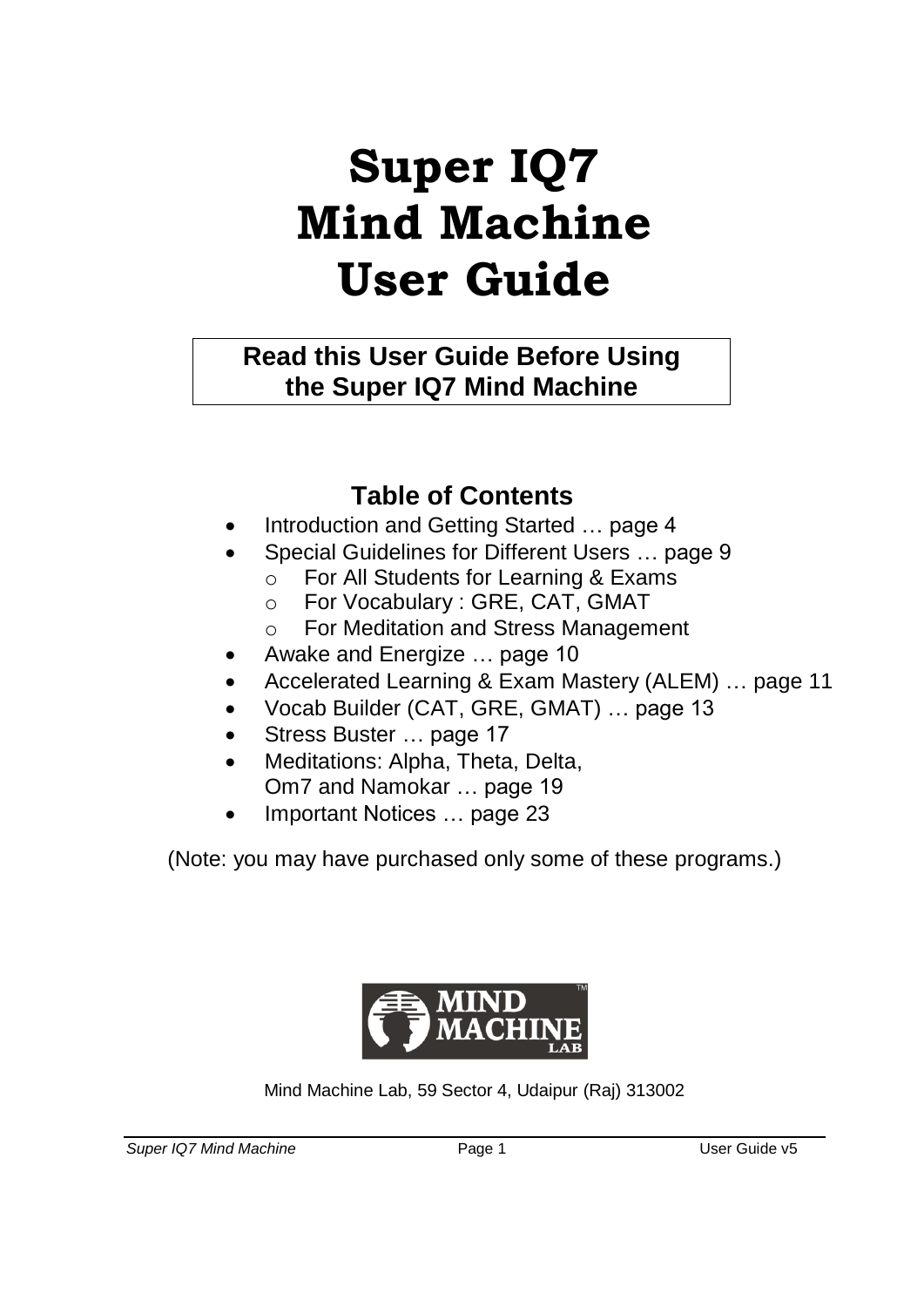# **Notes about Cells, Sound, ….**

**About using pencil cells**: Please make sure you insert pencil cells as marked  $+$  and  $-$ 

**About the mind machine audio recordings and sounds**: Please note that the recordings are not ordinary audio recording (music, songs for entertainment), but are special sound patterns designed to alter your brainwaves and more. You may hear sounds somewhat like mild "hiss" type of sound (fainter or milder than sound from a fridge or fan).

# **WARNING**

**All Mind Machine Programs** are for use ONLY VIA the *Mind Machine* and MUST NOT be listened to directly from CD/DVD player /Computer/ MP3 Player / Mobile with MP3 player (because listening directly can cause harm to the speaker system, headphones and also ears if listened to for long).

**Persons with seizures type problems or undergoing or having undergone psychiatric or psychological treatment** should use this machine only under medical supervision. Some people (about 1 in 4000) may have seizures or blackouts triggered by light flashes, such as watching TV, playing video games or using mind machines, even if they never had a seizure before.

**If you use a program at a time other than when going to sleep** and need to drive a car or ride a motor cycle, please use Awake and Energize for 3 to 5 minutes before driving a car or riding a motor cycle.

**Like with any exercise / food / learning / game / work**, if you do not like the mind machine for any reason at all, simply stop using it.

> Copyright by Mind Machine Lab. All rights reserved. *Mind Machine Lab, Super IQ7 Mind Machine* and *DAPS* are trademarks of Mind Machine Lab. Subject to Udaipur jurisdiction only.

*Super IQ7 Mind Machine* Page 2 User Guide v5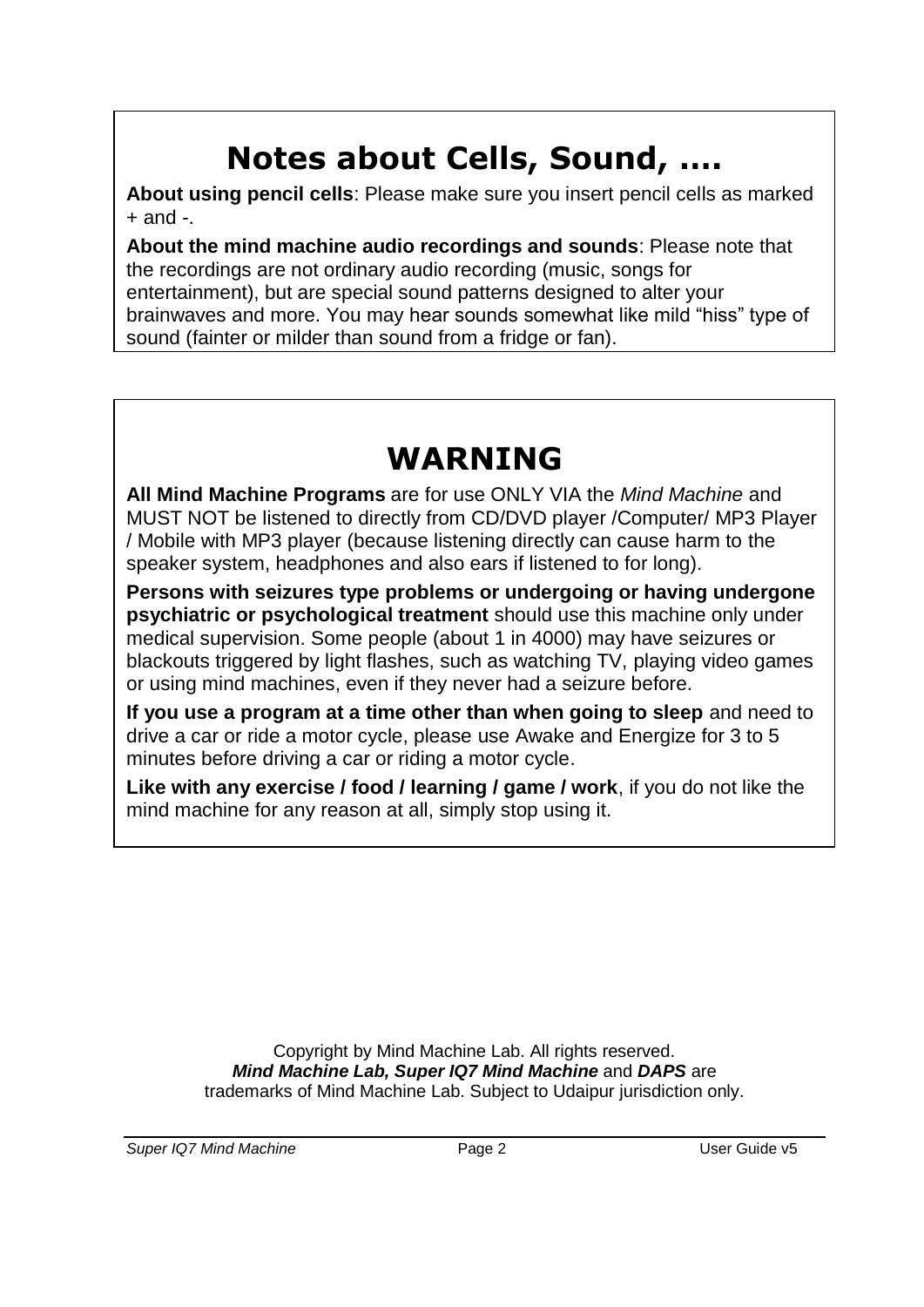

# **Welcome**

Hello …

Congratulations on your purchase of the *Super IQ7 Mind Machine*, which is our most advanced and most powerful mind machine for students…It is the single best tool or "success multiplier" for students for learning and exam success.

More and more students are using this mind machine for big success in exams and competitions for achieving their ultimate goals in life.

Many executives, business owners, professionals and others are also using it for learning, stress management and meditation.

If you have *TripleCombo*, please use like this:

- If you are preparing for an exam, use ALEM. No need for Stress Buster or Meditation.
- If you are preparing for GRE, CAT, GMAT, etc. requiring strong vocabulary, then use Vocab Builder. You can also use ALEM when going to sleep.
- Otherwise use Stress-Buster & Meditation. For those who don't need to take exam, but want relaxation, stress management, meditation, and peak performance.

#### **For help, please email to [help@MindMachineLab.com](mailto:help@MindMachineLab.com)**

Please note that your Pendrive and www.MindMachineLab.com have the new user guide. CDs/DVDs may have older User Guide.

Wishing you mega success. *Raj Bapna*

*Super IQ7 Mind Machine* Page 3 User Guide v5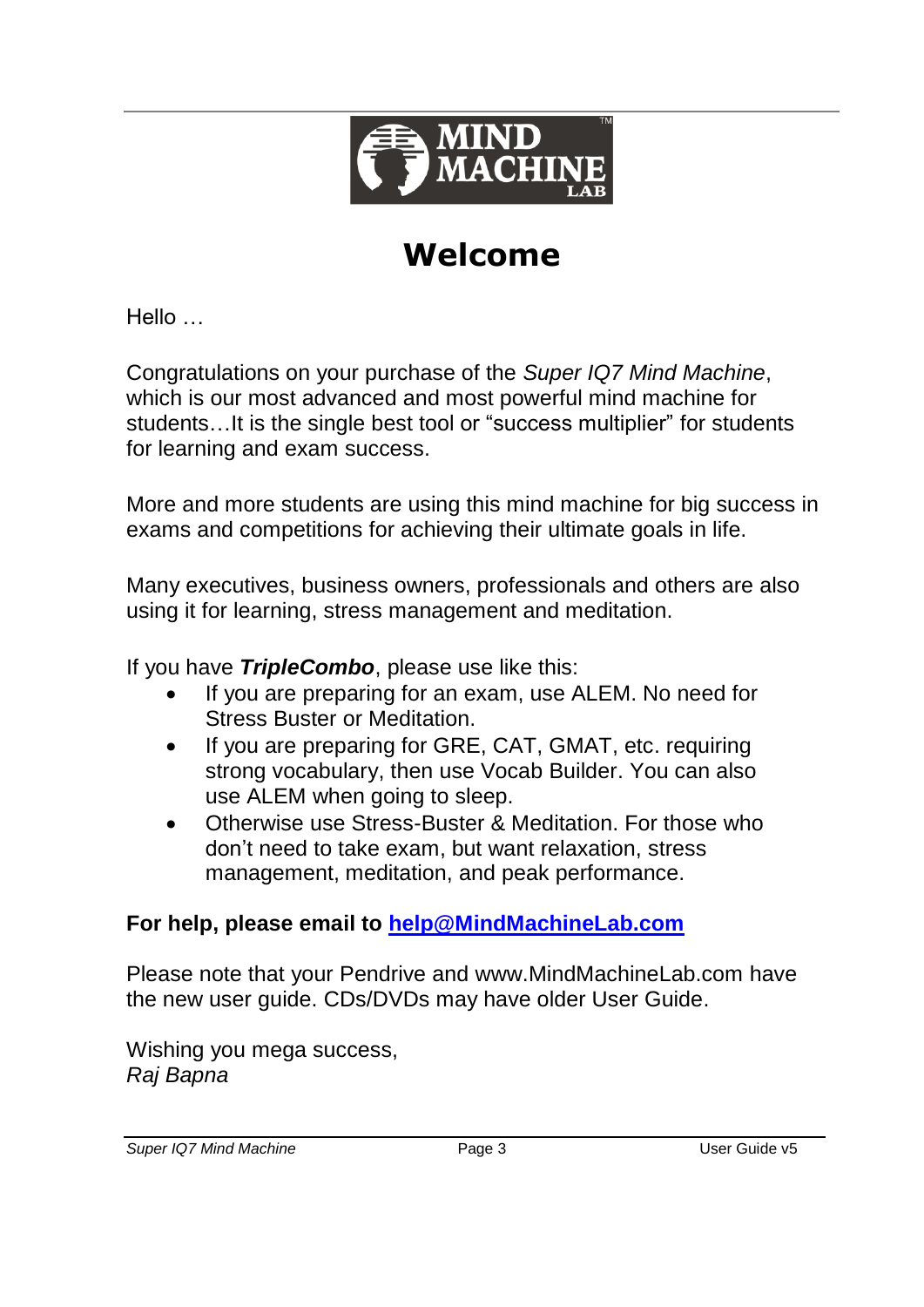# **Introduction and Getting Started**

# Use of Words **MP3 Player, Mind Glasses & Pendrive**

As you know, you need your own MP3 Player, PC, Notebook, or Mobile phone with mp3 player, iPod, iPad, Notepad, etc.

The Mind Machine Programs come as MP3 files on Pendrive or CDs/DVDs.

**The easiest way to use** is to copy the MP3 files from Pendrive to your PC, Notebook, MP3 Player, or Mobile with mp3 player.

You can also play the Program by inserting CD/DVD on your PC/Notebook and selecting a file to play.

For ease of writing / reading this User Guide, we'll use the terms:

- **MP3 Player** to also mean PC, Notebook, Mobile phone with MP3 Player
- **Pendrive** to also mean CD/DVDs
- **Mind Glasses** to mean *Brain Booster Mind Glasses*

# **What Do You Get**

You get the following Hardware and Programs:

- **Hardware**
	- 1. *Mind Machine CPU*
	- 2. *Brain Booster Mind Glasses* with attached cable
	- 3. Headphone
	- 4. Stereo-to-stereo cable and Pencil cells
	- 5. User Guide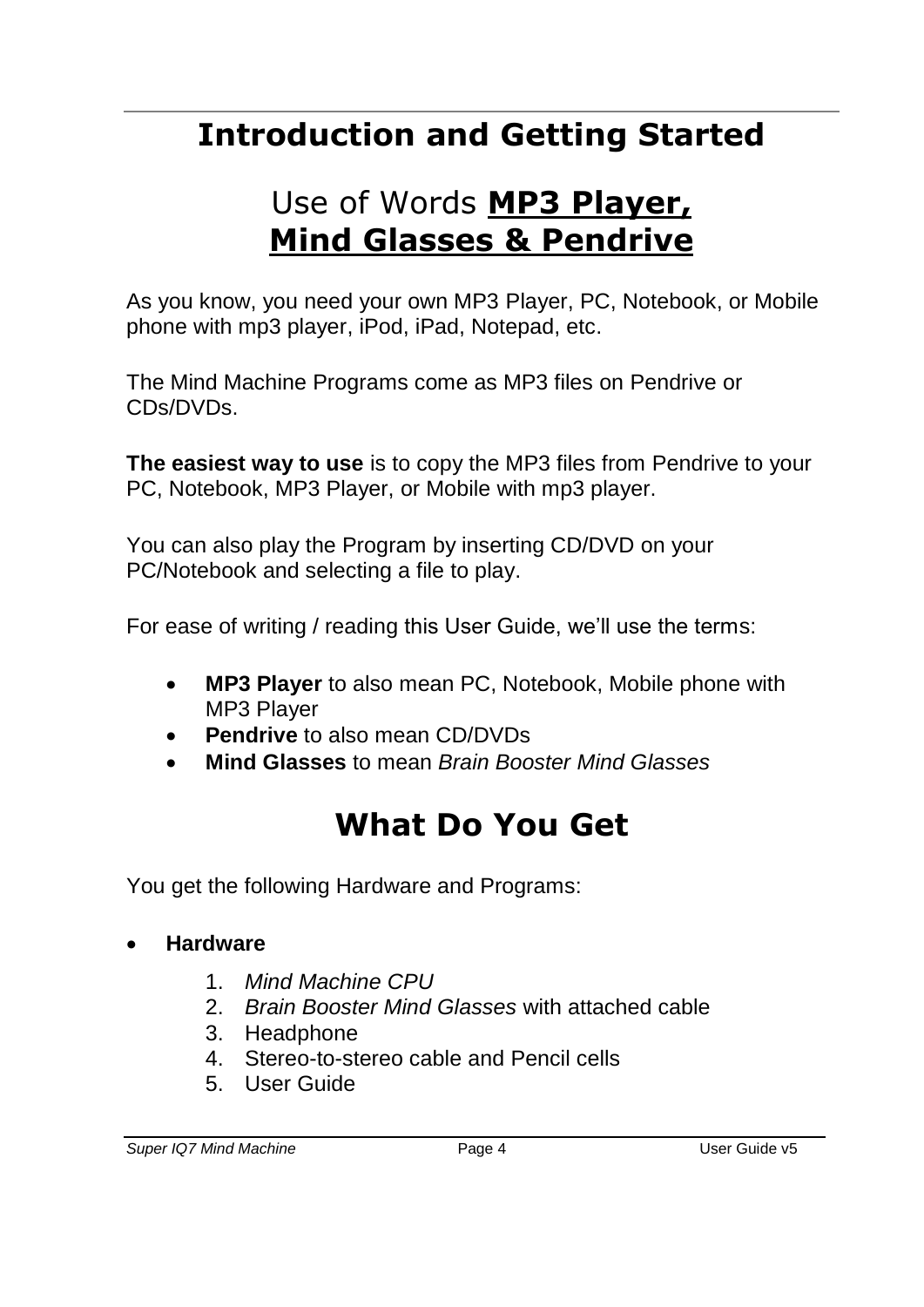**Programs**

You get one or more Programs in the form of **MP3 files** on **Pendrive** or on **CDs/DVDs**.

## **Super IQ7 Works With and Without Mind Glasses**

With blinking lights, you almost immediately enter a state of deep relaxation and with closed eyes see various changing colors and shapes. Even though the Mind Glasses have red lights, you see various orange/yellow/red etc colors because they are produced inside your brain itself.

## **You Feel When Using Mind Glasses on Closed Eyes**

When using **without** *Mind Glasses*, the mind machine uses various mind technology sounds and tells stories to create the desired results.

When using **with** *Mind Glasses*, the mind machine offers blinking lights on your closed eyes to deepen the learning state or meditation state.

## **What is DAPS (Dual Auto Peripheral Suggestions)**

DAPS technology uses a separate story in each ear at the same time. Hidden within the stories are gentle suggestions for belief change enabling dramatic improvements in your learning & exams success.

Most Programs have DAPS in the beginning. And, the remaining time you hear soft, comforting, relaxing music, sounds of a river flowing and birds chirping, and brainwave entrainment mind technology sounds.

*Super IQ7 Mind Machine* Page 5 User Guide v5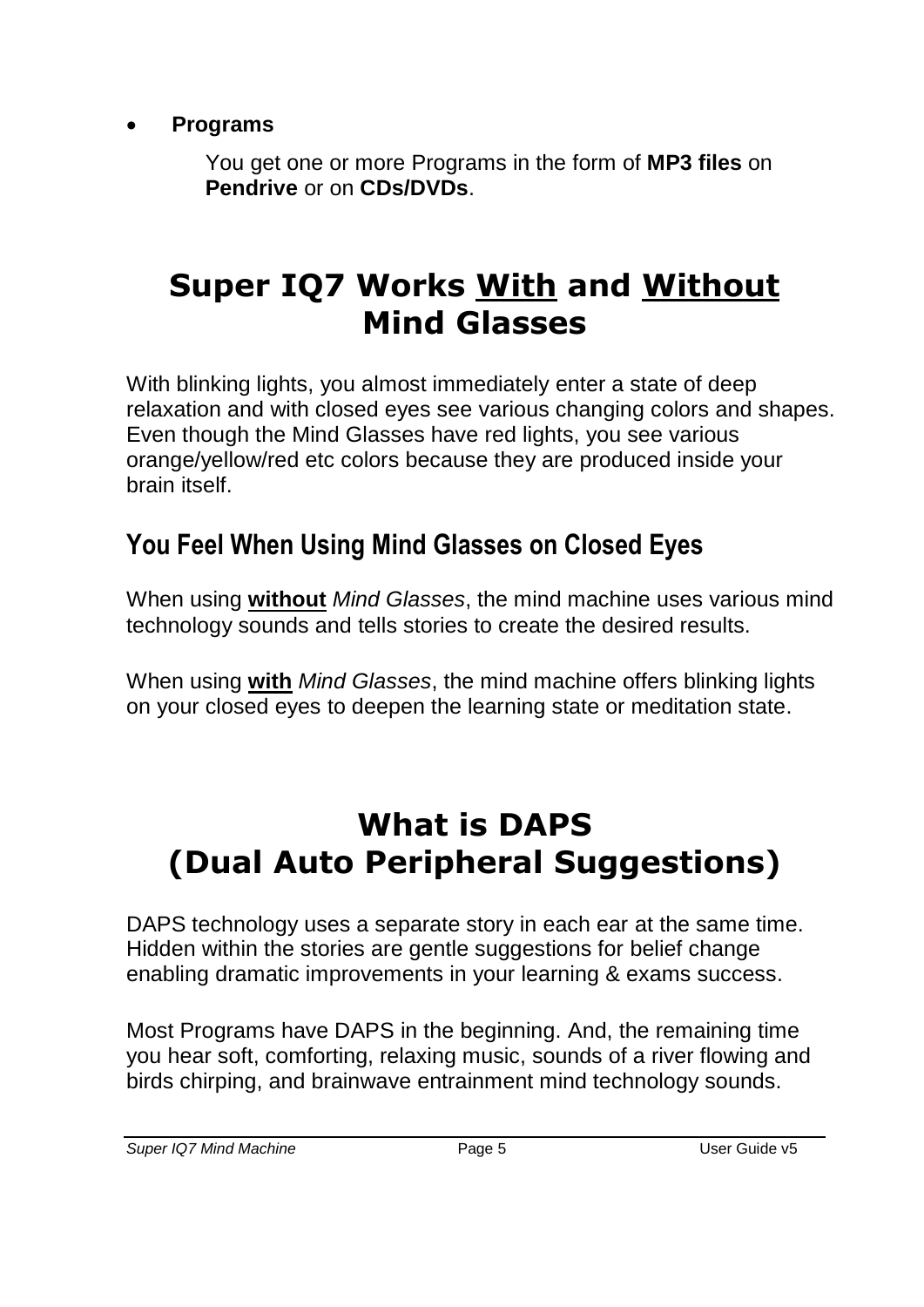## **Connecting MP3 Player to Mind Machine CPU**

**Simply copy the MP3 files** from Pendrive or CD/DVD to your MP3 Player, Mobile Phone With MP3 Player, PC or Notebook computer.

**Special Instruction for Advanced Computer / PC Users**: If you have made specific sound effect changes to the computer's music system, please disable the changes. If you (like most people) do not understand what this means, then you don't have to do anything.

### **How to Connect**



**Super IO 7 Mind Machine** 

(Electronic CPU + Mind Glasses + Programs)

- $\triangleright$  On the front side of the box are connections to Headphones and Mind Glasses.
- $\triangleright$  On the back side of the box are connections to MP3 Player (via stereo-to-stereo cable).
- $\triangleright$  Insert 3 pencil cells in the top chamber which has a sliding lid on top.
- $\triangleright$  Once 3 pencil cells are inserted and also the stereo cable is connected to the Mind Machine CPU, you'll notice that the **blue indicator light** on the front side is on.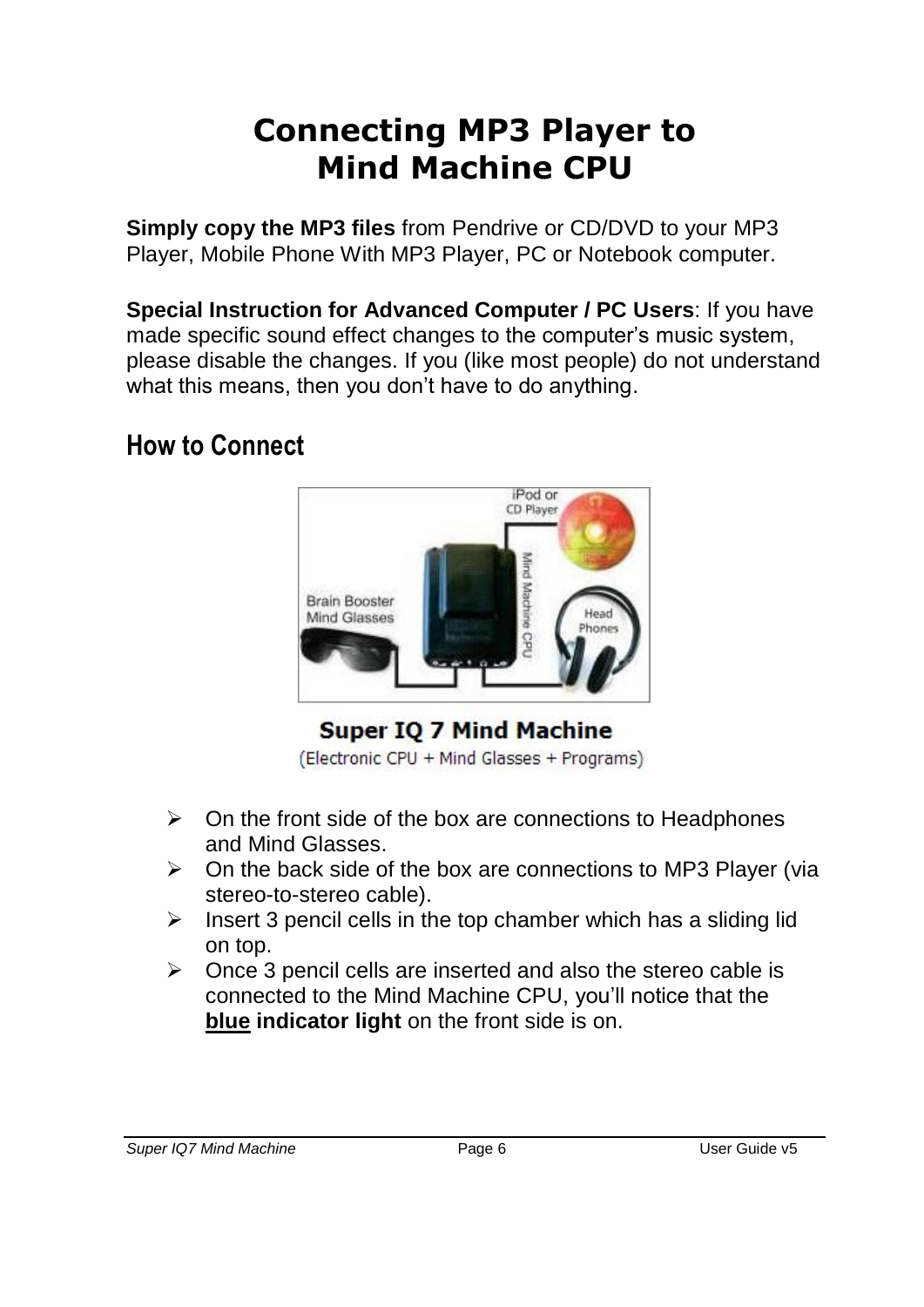### **Common Connection Problems and How to Solve Them**

**If the indicator light is off**, there can be 2 reasons

(1) The stereo cable from MP3 Player is not connected to the CPU properly. Remove the cable and re-connect it.

(2) Pencil cells are not correctly inserted or have no power. Remove them and reinsert new ones.

**If there is no blinking light in the Mind Glasses,** the cause is that the Mind Glasses is not fully inserted in the CPU or the stereo cable is not fully inserted in the CPU or the MP3 Player. Please remove both and re-insert.

**If there is no sound in the Headphone**, the cause is that the Headphone is not fully inserted in the CPU or the stereo cable is not fully inserted in the CPU or the MP3 Player. Please remove both and re-insert

**If there is NOISE in the Headphone**, the cause is a mobile phone or router for Internet near the CPU. Please keep CPU away from them.

**If it still does not work**, please have someone else do these steps. If it still does not work, please call /email us for suggestion. And in the rare case it still does not work, send only the CPU to us after packing nicely for repair.

# **How to Use It First Time**

Connect the Mind Machine CPU with *Mind Glasses* and Headphones.

If you have just purchased the mind machine, do NOT use it for the first time if less than a week remains for an important exam. Why? Because, it may take a little time for some people to get confident/comfortable to this new way of learning and relaxation.

If possible, switch off the TV and any source of noise including your phones.

For best results, adjust sound volume and light intensity as below:

*Super IQ7 Mind Machine* Page 7 User Guide v5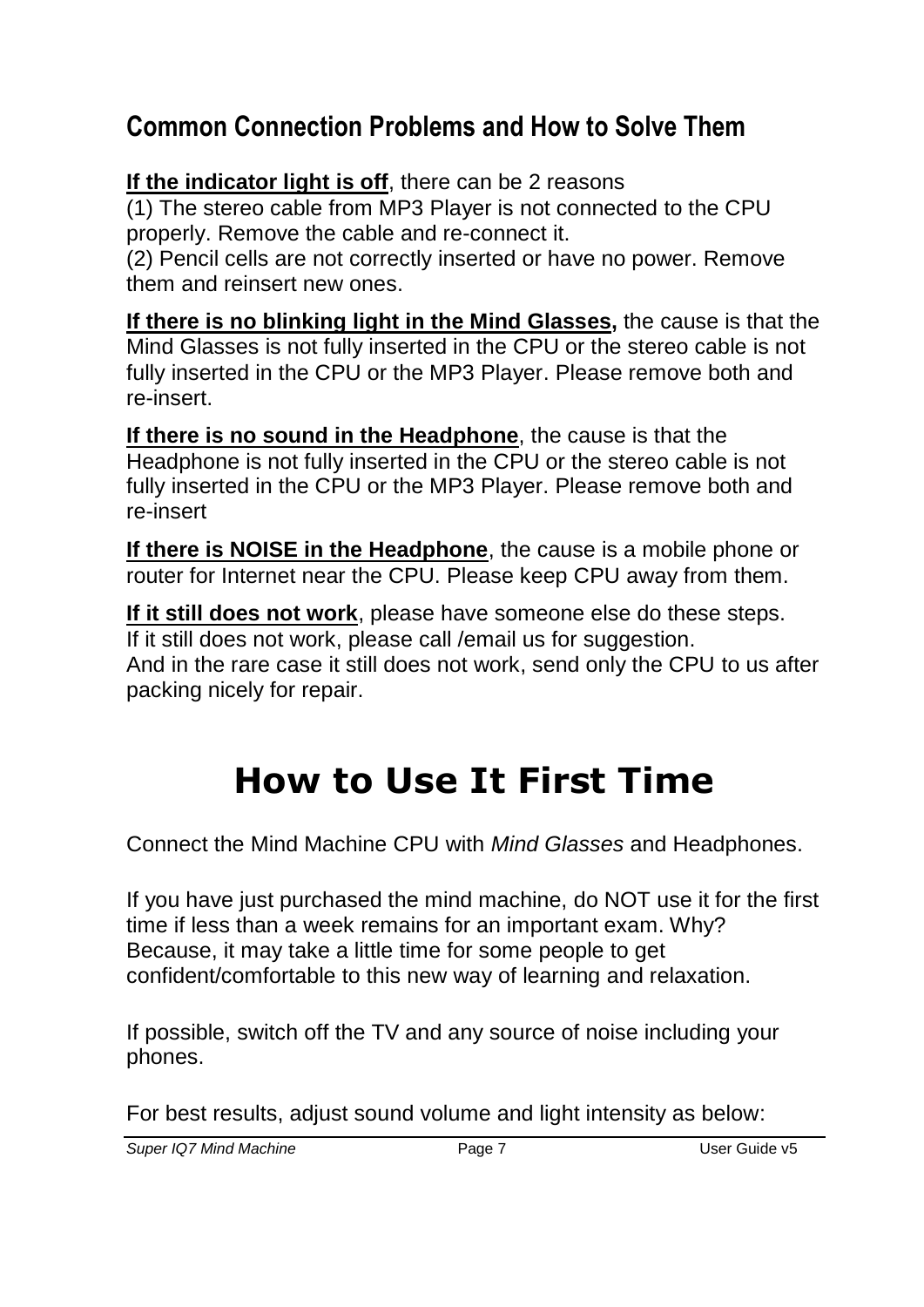### **How to Adjust Sound Volume**

- Keep the volume **low** such that you can hear water flowing (river) or music and understand the stories but not louder/higher volume that necessary.
- Don't be concerned about other music/sounds.

### **How to Adjust Light Intensity**

- Keep your eyes CLOSED.
- Set the Light Intensity on CPU to **maximum** and it will work fine for almost everybody.
- However, if you find the Light Intensity to be so strong as to be uncomfortable, then reduce it a little at a time, till it is comfortable for you.

### **The Experience of Using the Mind Machine is So Relaxing, Almost Everyone Fall Asleep Within 7 to 10 Minutes**

Almost everyone falls asleep when using the mind machine. The only exception is the Program "Awake & Energize".

## **Do Not Have to Focus on Stories / Voice, Just Relax**

On parts of Programs with voice, **you'll hear two stories**, a different story in each ear—you don't have to focus on any story and **don't have focus or try to understand any story**. In fact, it is impossible to understand both the stories simultaneously. So, just relax without trying to do/understand anything.

## **"Relax Now"**

On Programs with stories, you hear the phrase "RelaxNow" as part of the stories, which programs your body and mind to instantly enter the state just by telling to yourself "RelaxNow".

*Super IQ7 Mind Machine* Page 8 User Guide v5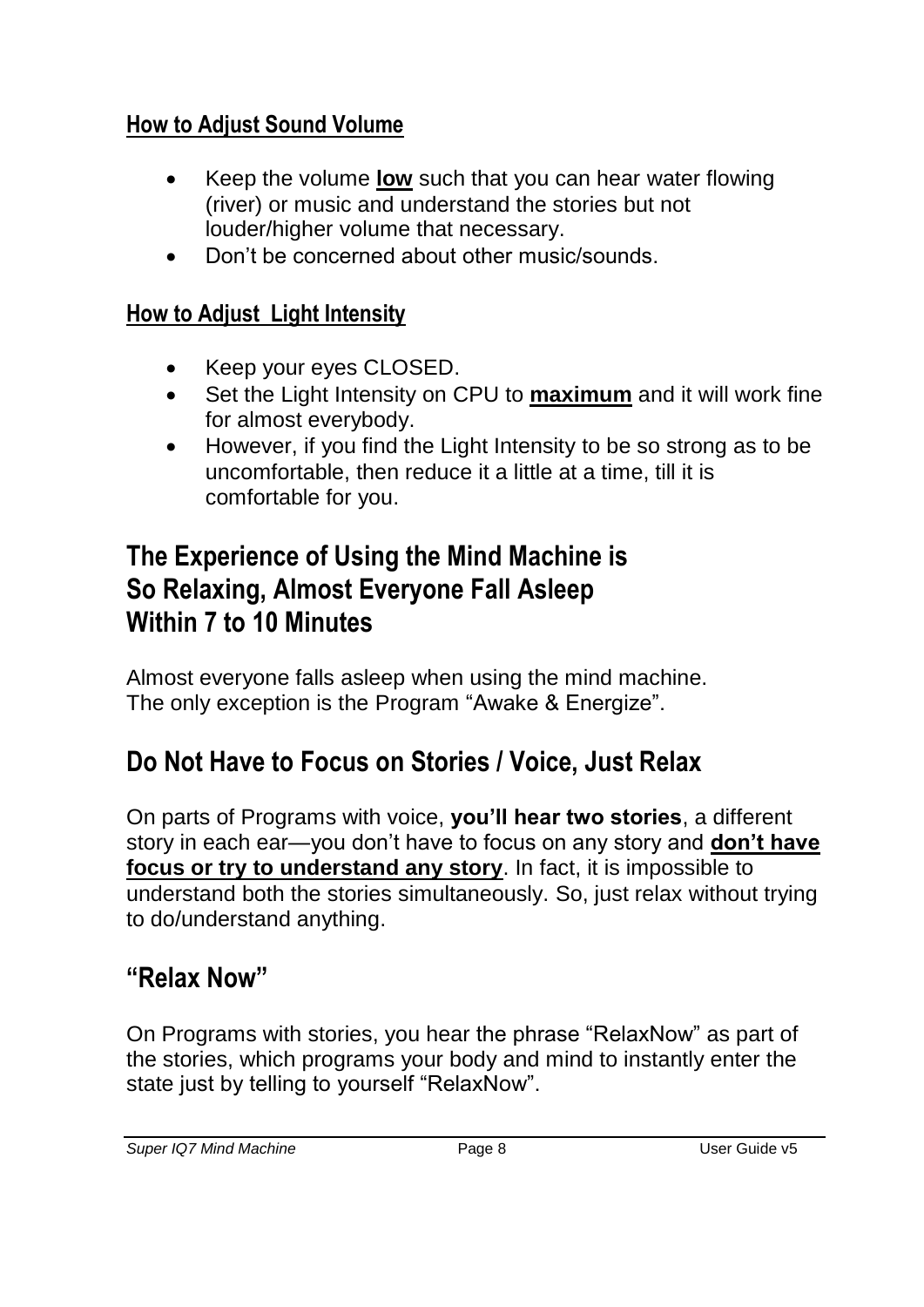Tell yourself "RelaxNow" when sitting in class, just before an interview, or in the exam room and see how well it works for you.

## **Simple Steps to Use It**

- 1. Connect MP3 Player, Headphones, Mind Glasses to CPU
- 2. Sit in a comfortable place or chair or lie down comfortably
- 3. Put on Mind Glasses and Headphone
- 4. Keep your eyes closed.
- 5. Play a Program on your MP3 Player

When using the mind machine at night time, you'll naturally go to sleep and that is ok.

If using at times other than night time, wake up when the Program ends. If you need to do something requiring your full attention such as riding a motorcycle or driving a car, please use Awake & Energize for 3 to 5 minutes.

# **Special Guidelines for Different Users**

## **For All Students for Learning & Exams**

- If you are preparing for an exam, use ALEM. No need for Stress Buster or Meditation.
- When you sit down to study in the morning or during the day, use ALEM201 or ALEM202 once for about 7 minutes with Mind Glasses and then continue till the end of the program without the Mind Glasses.
- At the time of going to sleep, use ALEM203, ALEM204 or ALEM205 program for about 29 minutes as you fall asleep.
- More details later …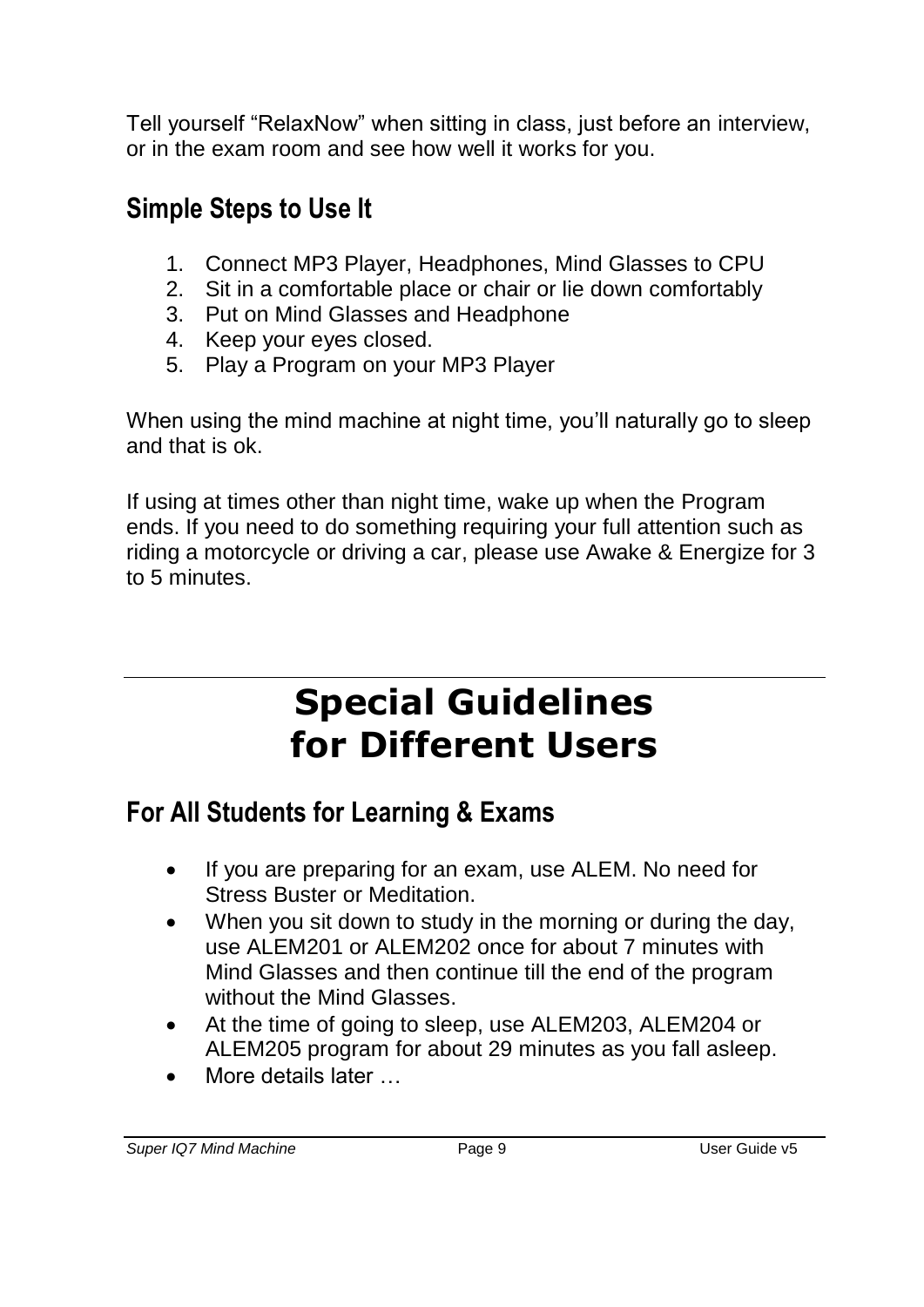## **For Vocabulary: GRE, CAT, GMAT**

- If you are preparing for GRE, CAT, GMAT, etc. requiring strong vocabulary, then use Vocab Builder
- Use Vocab program (cd101 to cd129) when are ready to spend about 60 to 74 minutes to learn vocabulary.
- Use it any time in the day or evening.
- Use mind programming (cd100 or cd130) for about 29 minutes when you go to sleep.
- More details later …

## **For Meditation and Stress Management**

- For those who don't need to take exam, but want to do well in life and be happy (peak performance and stress management.)
- Start with SB1 and after experience move to SB2 to SB5
- Use it for up to 74 minutes when you go to sleep.
- More details later …

# **AWAKE & ENERGIZE**

This Program is for 5 minutes only. It does not have voice.

This Program has 2 very specific uses:

- Use it when you are feeling sleepy and need quick boost. **IMPORTANT:** The goal is not to reduce or cut down on sleep, but to feel awake and energized just in case you are feeling sleepy/lazy.
- Use it if you want to get out of a state of deep relaxation to do something requiring full attention such as riding a motorcycle or driving a car.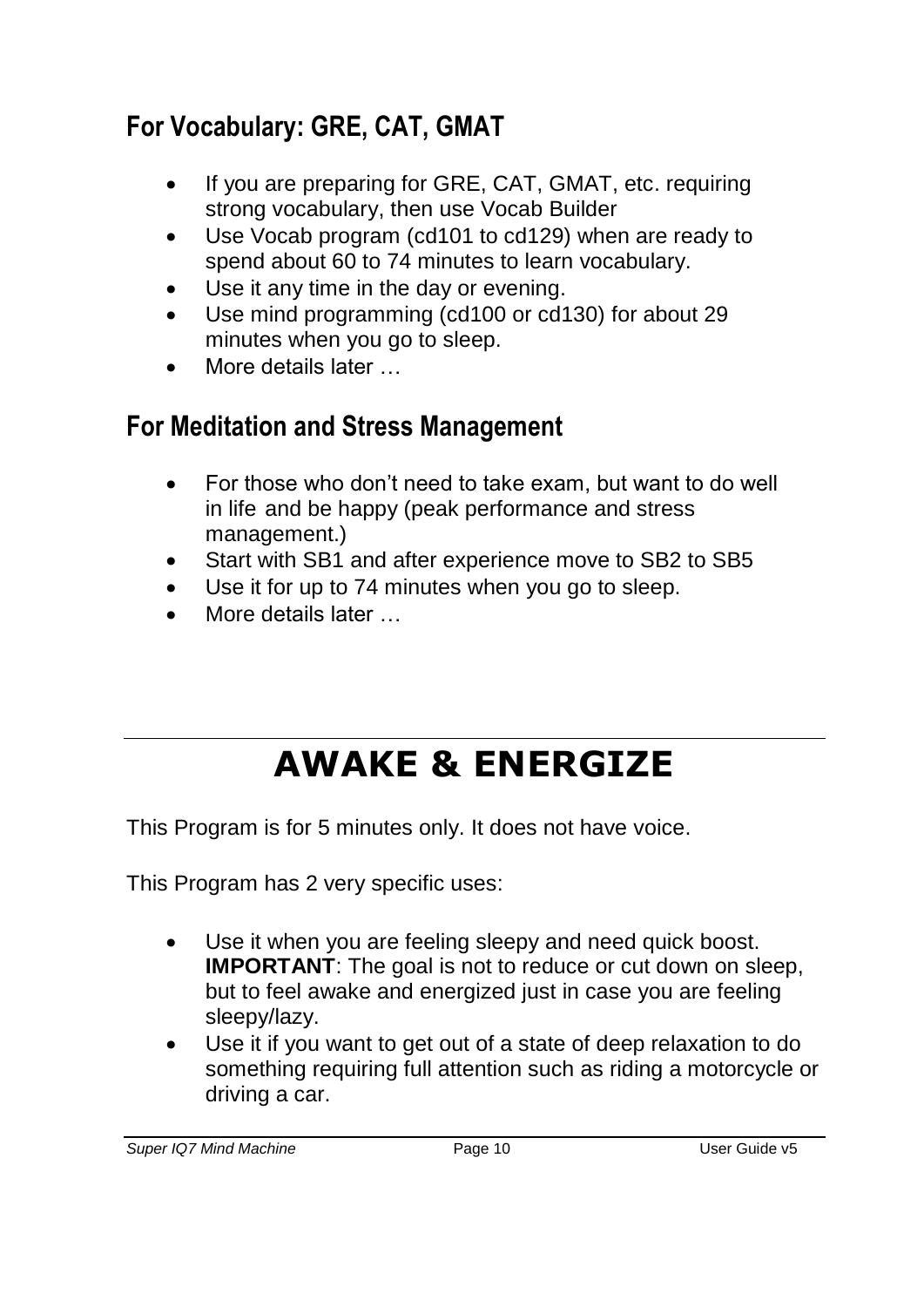# **ACCELERATED LEARNING and EXAM MASTERY**

If you are a student preparing for an important exam, ALEM is most important package for you.

It has 5 Programs.

**ALEM201** and **ALEM202** are for 74 minutes each. Use them when you start studying or continue studying. The goal is to put you or keep you in the Learning State.

**ALEM203**, **ALEM204**, and **ALEM205** are for 29 minutes each. Use them when you go to sleep at night. The goal is to program your subconscious mind with positive beliefs, and to eliminate negative beliefs, so you can enter the learning state quickly, easily, or for exam mastery.

## **When You Start Studying, Use ALEM201 or ALEM202**

Please note that **ALEM202 is similar to ALEM201** with the **difference that ALEM202** has no voice or signal for *Mind Glasses*.

**Start with ALEM201**. When you start studying, use the *Mind Glasses*, and then after about 7 minutes when the lights in the Mind Glasses stop, remove the *Mind Glasses* but continue to use the Headphone for as long as you want. When this program ends, remove Headphone and continue studying without the Mind Glasses, or use **ALEM202** again and again.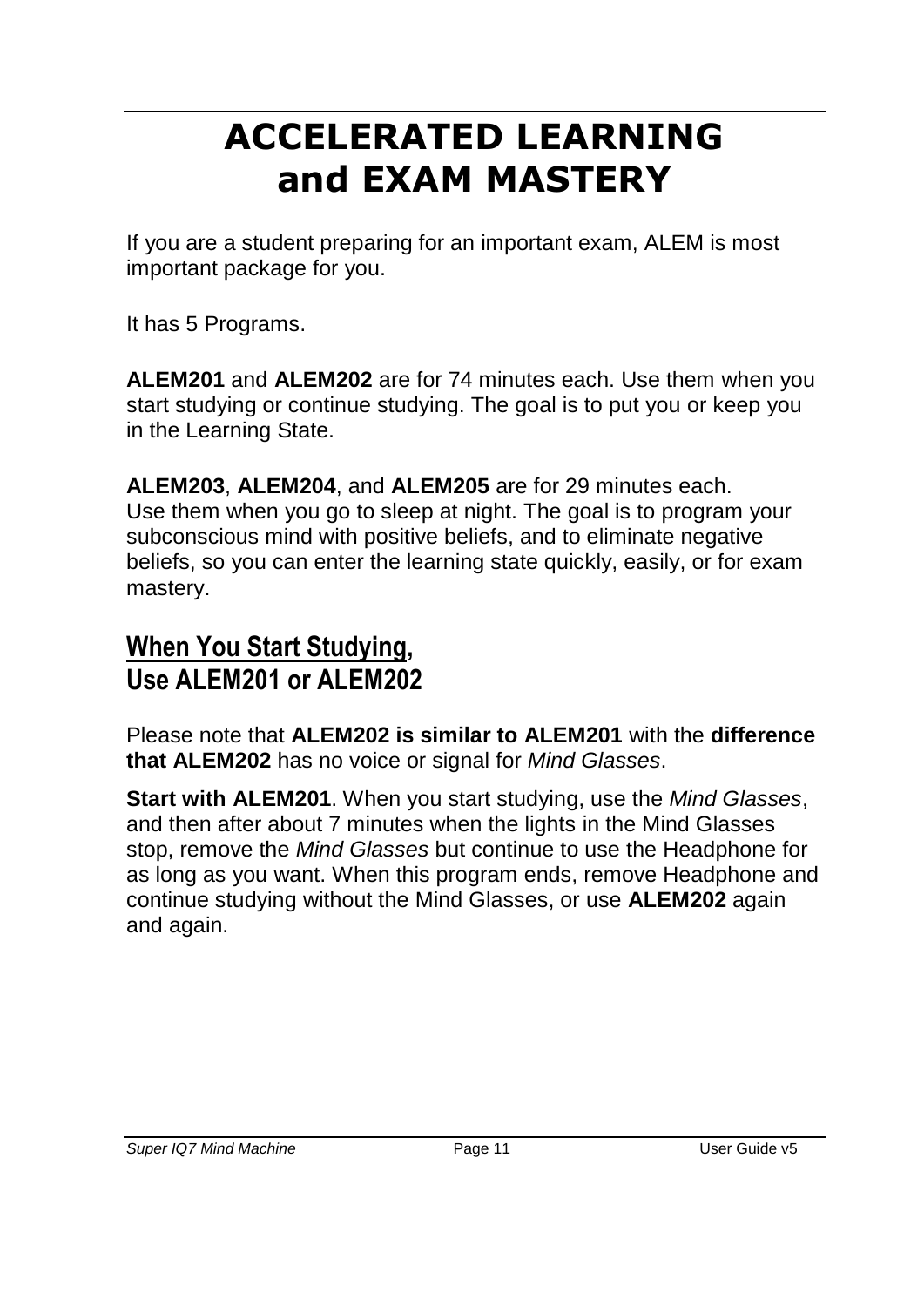### **How to Use It for Mind Programming When Going to Sleep for Accelerated Learning and Exam Mastery**

For the first 2 months, use one of the 3 Programs (ALEM203, AEM204 ALEM205) when you go to sleep at night. After the 2 months, you can use them as often as you like.

All 3 Programs are for 29 minutes each.

#### **Subconscious Mind Programming to Enter the Learning State (ALEM203 and ALEM 204)**

**The only difference** between these 2 Programs is that **ALEM203** has signal for *Mind Glasses* for about 6 minutes whereas **ALEM204** has for about 11 minutes.

Both help your body and mind to learn to enter the Learning State. They build empowering beliefs and overcome limiting beliefs, so you can concentrate better, study for longer periods, learn faster, remember more and achieve breakthrough in your learning to get the maximum success.

Try each Program for 3 days, and then use the one you like the best.

### **Subconscious Mind Programming for Exam Mastery (ALEM205)**

If exam anxiety/nervousness is a big problem for you, **ALEM205** is very important for you because it helps you get the most out of your hard work during the exam hours.

It builds empowering beliefs and overcomes limiting beliefs, so you can take exams with speed, accuracy and confidence and without stress or nervousness as well as avoid silly mistakes.

It has signal for *Mind Glasses* for about 6 minutes.

*Super IQ7 Mind Machine* Page 12 User Guide v5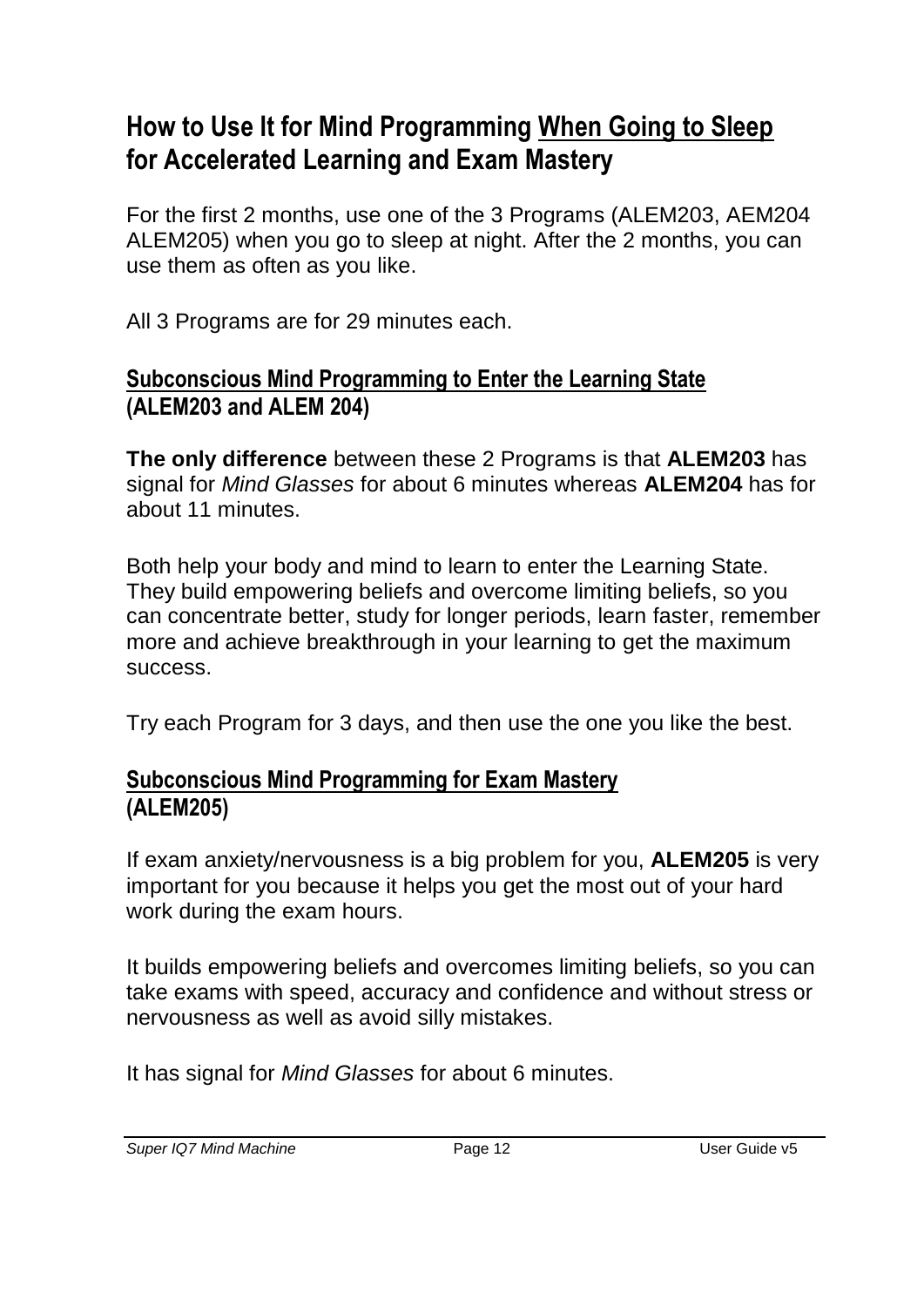# **VOCAB BUILDER**

This package is for those appearing for exams such as CAT, GRE, GMAT.

This package has a total of 31 Programs:

- 2 Programs **cd100** and **cd130** are for use when going to sleep. To Program your subconscious mind to enter the learning state for memorizing English words easily.
- 29 Programs **cd101** to **cd129** are for memorizing vocab.

### **What is on Each of the 29 Vocab Programs (cd101 to cd129)**

Most Vocab Programs are up to 70 minutes (some are slightly longer than 70 min).

The 29 Vocab Programs together have 5,871 words.

Each Vocab Program (cd101 to cd129) has 3 parts:

- 1. **Enter the Learning State for English Vocab** (6 min) Each Program starts with "Enter the Learning State for English Vocab" about 6 minutes. It helps your body and mind to relax and enter the learning state specifically to memorize English words quickly and easily.
- 2. **Learn, Revise, Memorize up to 200 Words** (up to 60 min) Up to 60 minutes of up to about 200 words in Indian pronunciation, with influence of both British and American accents. About half the words are in male voice and half in female voice. For all words, you hear meanings, and for up to 90% words, you also hear **memorable sentence fragments** that have been very carefully chosen for easy memorization. Both US and British spellings are shown in the printed book that you get. Roughly half way through the words, there is a 3 minute break where no words are spoken.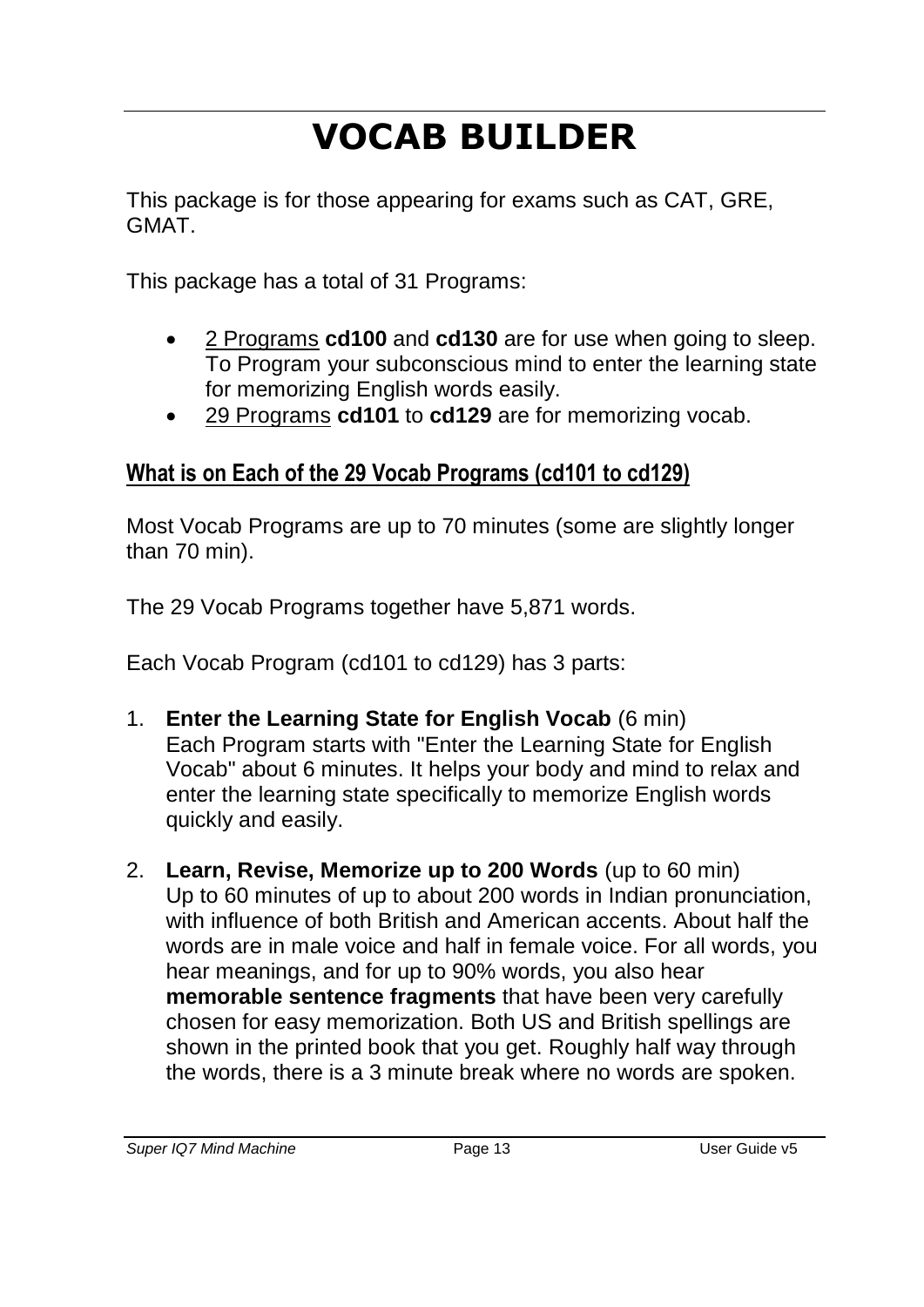#### 3. **Awake and Energize** (3 min)

Ending with 3 minutes of "Awake and Energize", so at the end of each Program, you can get up, stretch yourself, take brief relaxing break, and be ready for the next task.

Use Vocab Programs (cd101 to cd129) in 2 simple steps:

#### **STEP 1**

#### **Use the book with each Vocab Program for the first few times to learn to recognize the words**:

Start using a Program with your eyes closed and *Mind Glasses*. Once the light signal stops, remove the *Mind Glasses* and open your eyes. Now, continue listen with your eyes open and see the spelling in the Vocab Book as you hear each word. **Try to repeat each word** to yourself immediately after you hear it.

You need to repeat this step till you can recognize the words when you hear them even though you may not remember the meanings.

#### **STEP 2**

#### **Use Vocab Programs with closed eyes to memorize words after you are familiar with words (in step 1 above):**

Once you are familiar with the words, you no longer need to keep your eyes open to read the Vocab Book.

Put on your *Mind Glasses*, close your eyes, use a Vocab Program and listen to the same words again.

You do not have to focus on words or music, just relax and enjoy the process of learning in this new way; there is nothing active to do, just keep your eyes closed, remain passive and learn in automatic way.

Repeat the Step 2 for quick and easy revision.

#### *Super IQ7 Mind Machine* Page 14 User Guide v5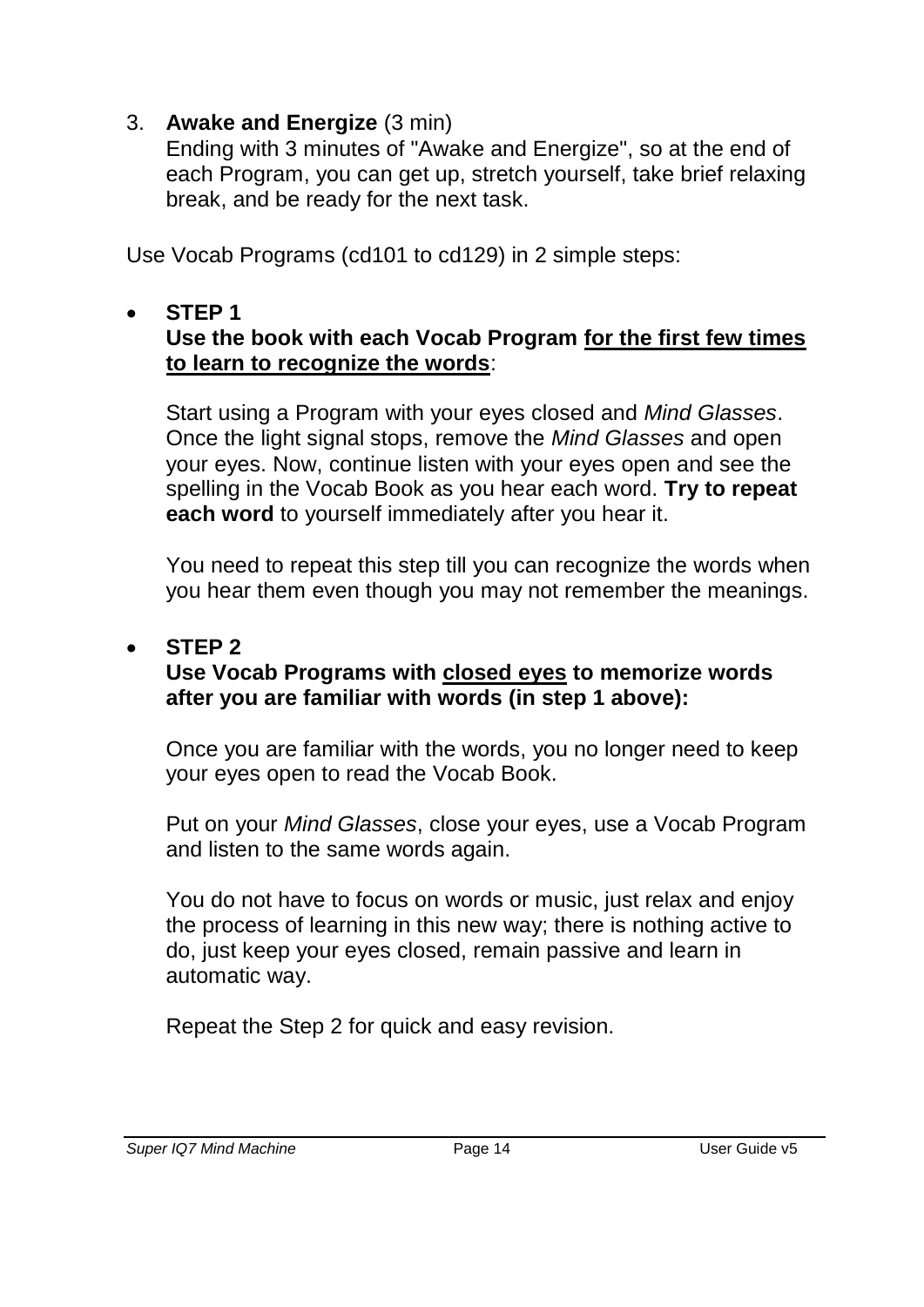### **Use the Mind Machine Mind Programming When Going to Sleep**

- **cd100** Subconscious Programming: Enter the Learning State for English Vocab
- **cd130** Subconscious Programming: Enter the Learning State for English Vocab

These 2 Programs are very similar.

Both Programs have stories for about 11 minutes to help relax and "enter the learning state specifically for memorizing English words" and to Program your subconscious mind for specifically achieving breakthrough performance in memorizing English words by building new empowering beliefs and eliminating any limiting beliefs.

The only difference is that **cd100** has signal for *Mind Glasses* for about 6 minutes whereas **cd130** has for about 11 minutes.

Try both and use whichever you like better.

During the first 2 months, use cd100 or cd130 when you go to sleep. After the first 2 months, you can stop using them or use them as often as you like.

### **How Many Months Does it Take to Memorize All the Words**

That depends on your current level of knowledge, your aptitude for the English words/language, and the amount of time you spend using the Vocab Programs.

However, you can expect to learn 3 to 7 times faster with the mind machine than without it.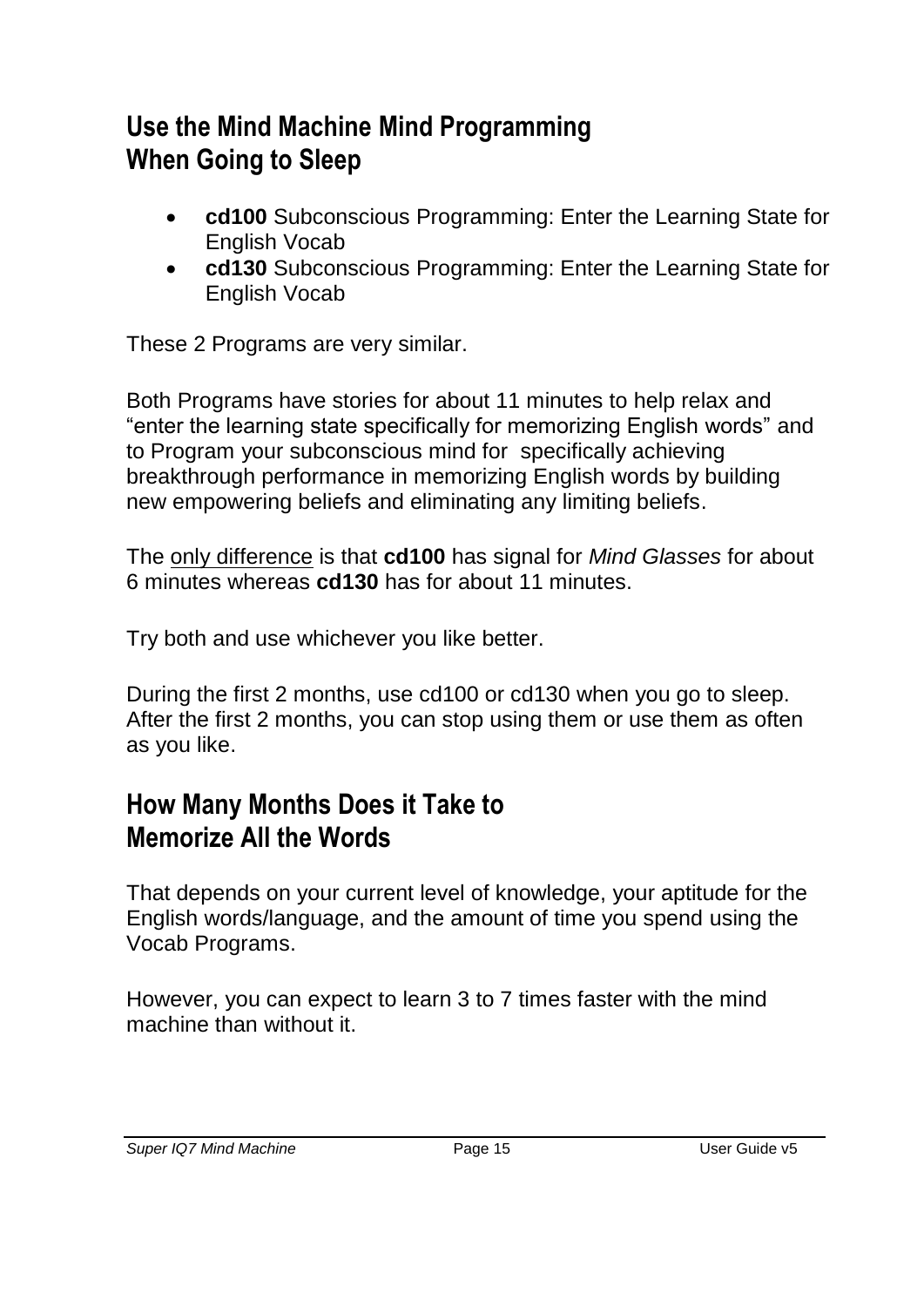### **Revision: The Single Most Powerful Memory Technique**

Do you realize that the *Mind Machine* helps you to revise very fast about 200 words per Program, and that too in an easy, relaxed, effortless way?

And once you have memorized the words on a Program, you still need to revise that Program again (though less frequently), so that you continue to remember the words well for your exam success.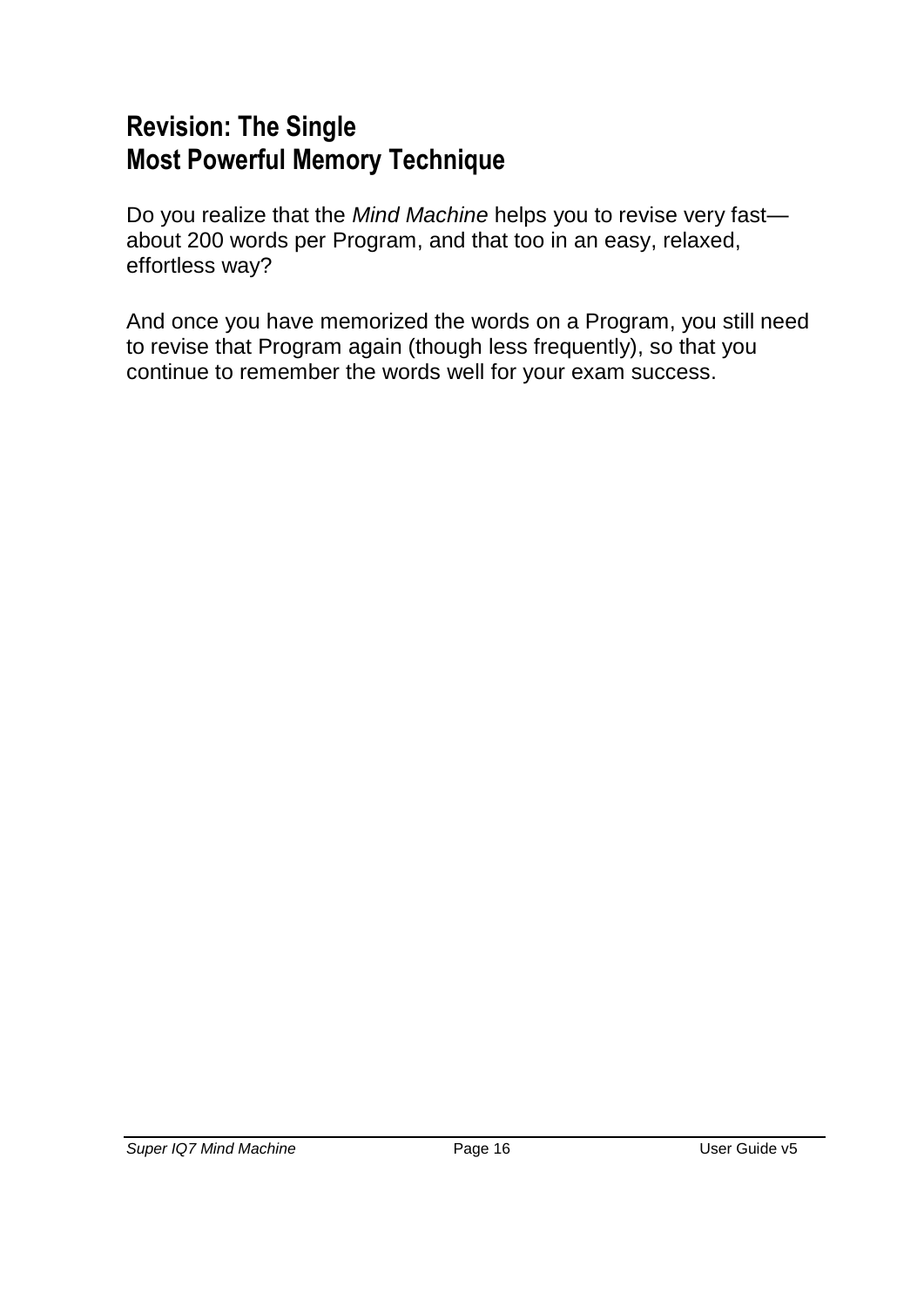# **STRESS BUSTER**

This package is for everyone including executives, business owners, doctors, engineers, parents and others in the family who are not students.

Of course, students can also use it, but their time is better utilized with **Accelerated Learning** to Enter the Learning State and *Exam Mastery*.

Use it once daily when you go to sleep at night. Or, you can also use it anytime during the day. Expect wonderful benefits of relaxation, deep sleep, peak performance and healing.

There are total of 5 Programs.

### **SB1 Has Stories/Voice**

Start with **SB1**. This 59 minute Program has 10 minutes of signal for Mind Glasses.

Use it for the first 2 months before using other Stress Buster Programs.

The **SB1** Program includes stories/voice and helps your body and mind to learn to relax and begin relaxation easily with alpha brain waves. This Program is great for reducing stress which is a major problem of modern life. You can use it to relax better, to sleep better, and to aid in healing

Expect wonderful benefits of relaxation, meditation, deep sleep and healing within 1 to 2 months after which you may stop or continue to use it.

Use it for at least 2 months before moving to **SB2** to **SB5**.

As you'll discover this Program is different and special and you may want to continue to use this Program once in a while in place of **SB2** to **SB5**.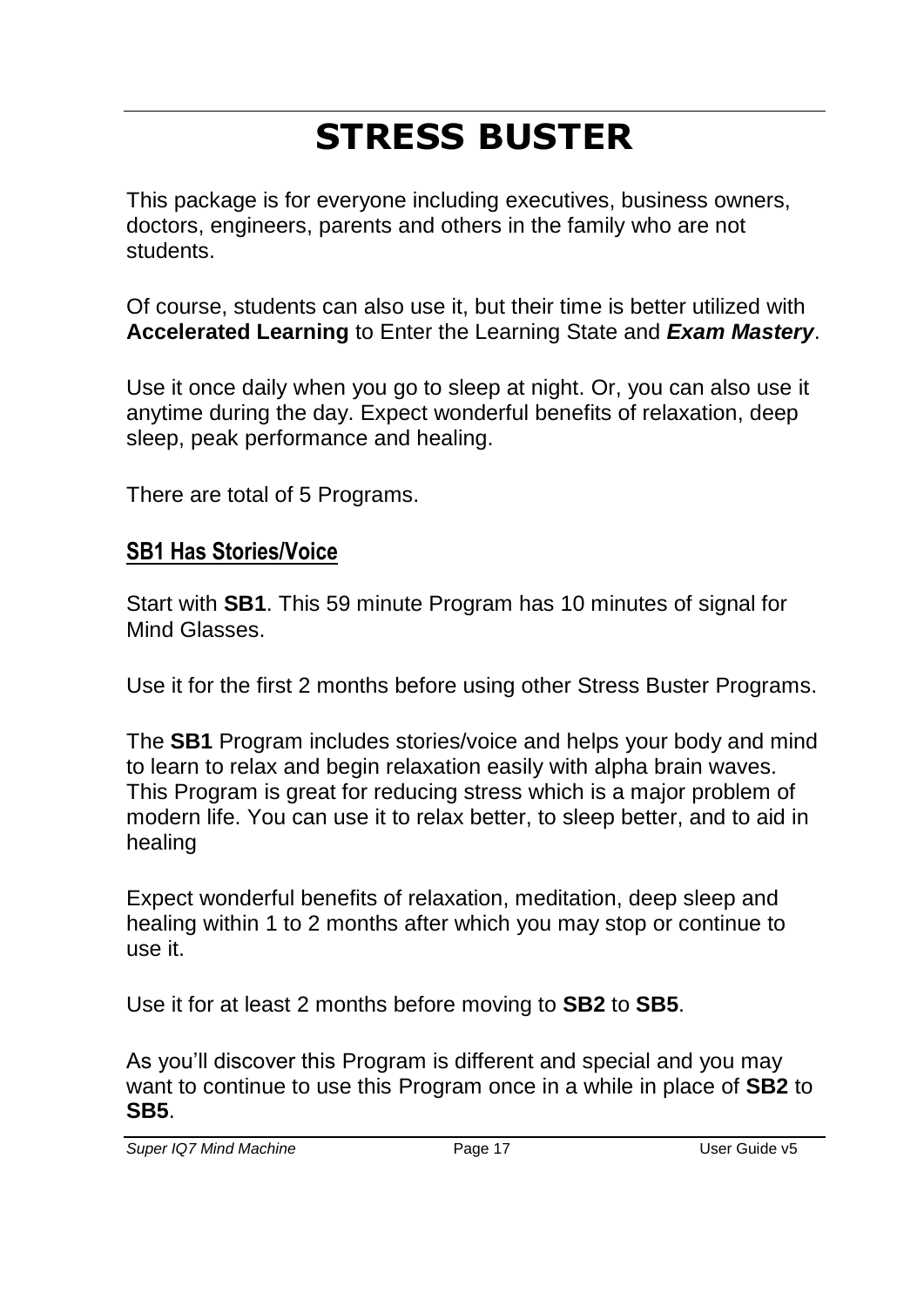### **SB2 to SB5 Do NOT Have Stories/Voice**

- SB2: Stress Buster 2 Nature and Music (59 minutes)
- SB3: Stress Buster 3 Nature and Music (59 minutes)
- SB4: Stress Buster 4 Pure Nature (59 minutes)
- SB5: Stress Buster 5 Pure Nature (59 minutes)

After using **SB1** for 2 months, you can move to **SB2** or **SB5**.

The 4 Programs (SB2 to SB5) are similar. These don't have Stories/Voice and can also be used by those who do not know English.

The difference is that

- SB2 and SB3 have gentle music in addition to sounds of nature.
- SB4 and SB5 have only sounds of nature.
- SB2 and SB4 have signal for Mind Glasses for 10 minutes whereas SB3 and SB5 have signal for Mind Glasses for 29 minutes.

You get these 4 variations because stress management is hard and you need these variations so that you can try all of them and then use the one you like the most.

All of them offer the same benefits. Try each for at least twice and then decide which you like the most.

### **Then, Continue to Use Daily or Occasionally**

After using the Stress Buster as above, you can continue regular daily use, or you can use once in a while when you feel the need.

You can use this package for many many years to come.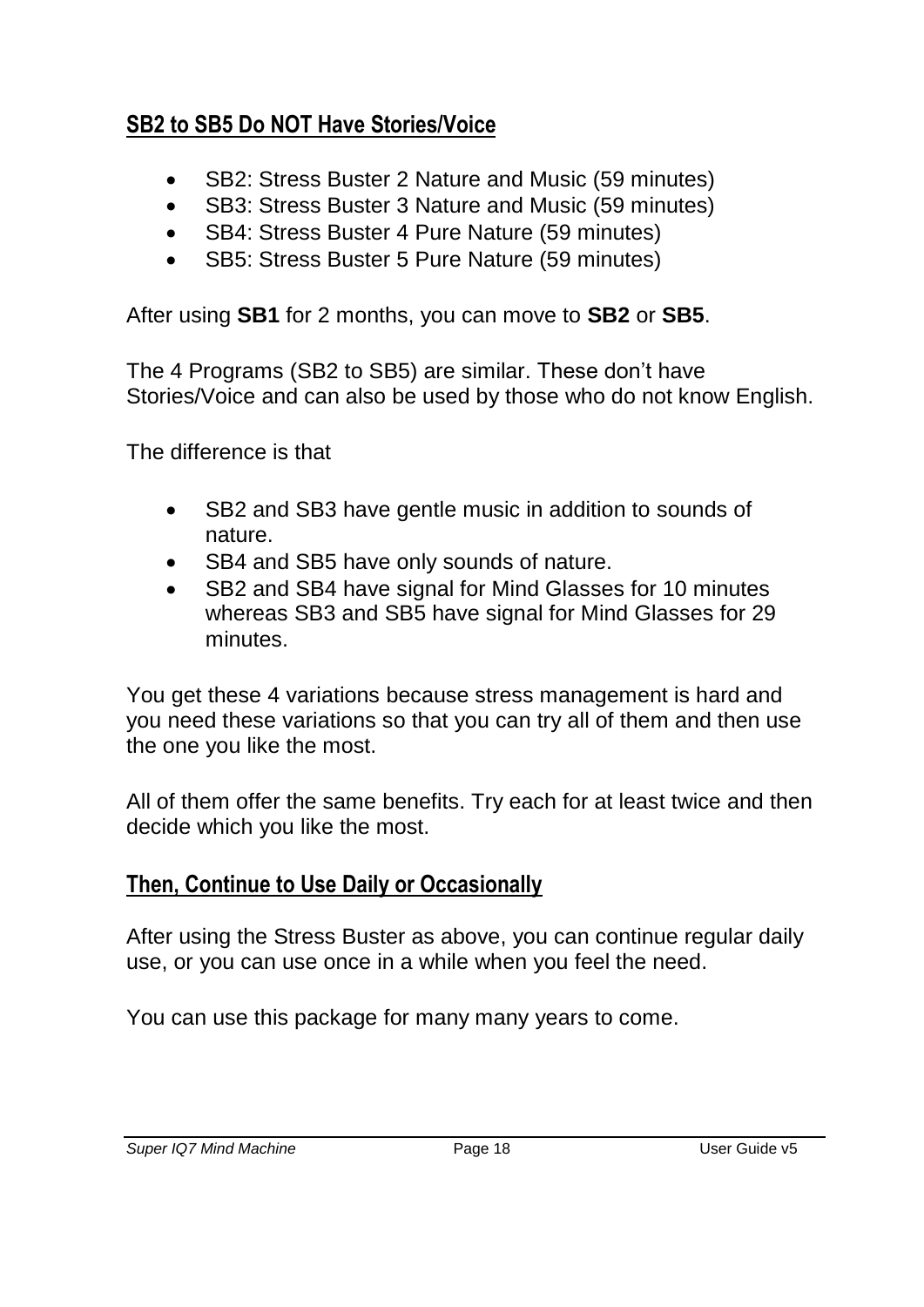# **MEDITATIONS: Alpha, Theta, Delta Om7 and Namokar**

## **Alpha Meditation**

It has the following 3 Programs, each 29 minutes long.

Use it for 1-3 months.

#### **Alpha-1: Beginner's Meditation**

This program is to help your body and mind learn to relax and begin to meditate easily with alpha brain waves.

Use the **Alpha-1** program for 2 months. Use it at least once daily when you go to sleep at night. You can also use this during day time. Out of the total of 29 min, 13 min has my voice offering gentle suggestions for making breakthrough improvements in your experience of relaxation and meditation.

Expect to begin to get the wonderful and miraculous benefits of meditation.

Experienced meditators can use it for 2 weeks and then move on to deeper Alpha meditations (without DAPS) below.

- Alpha-2: Alpha Ganzfield Meditation (29 min)
- Alpha-3: Alpha Ganzfield Meditation (29 min)

Without DAPS. This program is in two formats.

Try both programs and use the one you like better. This program is to help your body and mind learn to relax and begin meditation easily.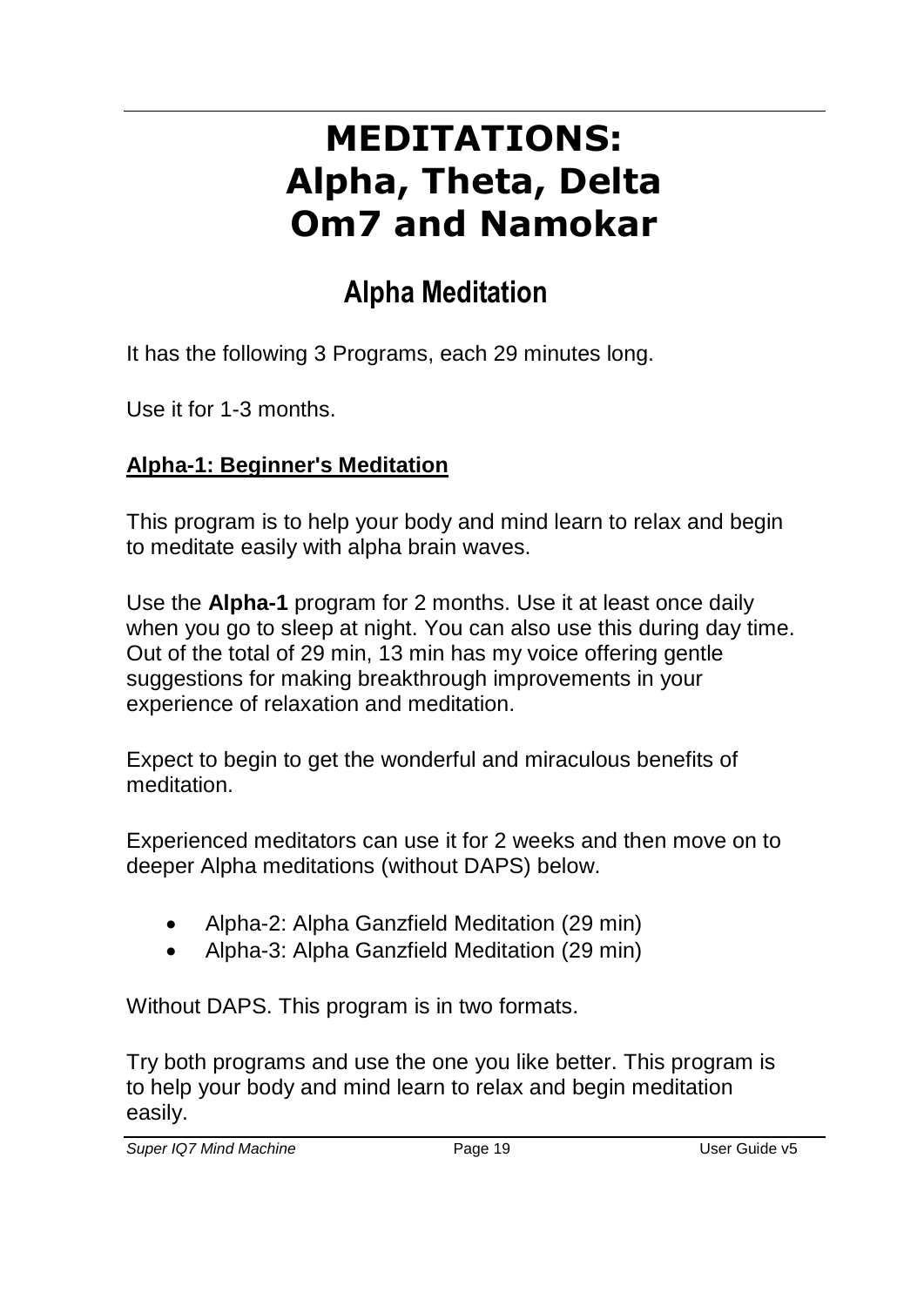## **Theta Meditation**

It has the following 3 Programs.

- Theta-1: Theta Meditation with DAPS (29 min)
- Theta-2: Theta Ganzfield Meditation (29 min)
- Theta-3: Theta Ganzfield Meditation (29 min)

Programs Theta-2 and Theta-3 are without DAPS in two formats and provide Ganzfield. Try both and use the one you like better.

These are for theta brain waves, which is deeper than alpha. You can begin with these if you are an experienced meditator or if you have done Alpha meditation for at least 3 weeks.

## **Delta Meditation**

### Deepest Meditation for Advanced Meditators only

It has the following 2 Programs.

- Delta-1: Delta Meditation and Deep Sleep with DAPS (29 min)
- Delta-2: Delta Ganzfield Meditation and Deep Sleep (29 min)

While **Delta-1** Program is with DAPS, **Delta-2** Program is without DAPS and provides Ganzfield.

These are for delta meditation, which is deeper than both theta and alpha. The delta brain waves represent is the deepest level of meditation and this is a relatively difficult meditation.

You can begin with this program if you have already meditated for several years or if you have done Theta meditation for at least 6 weeks.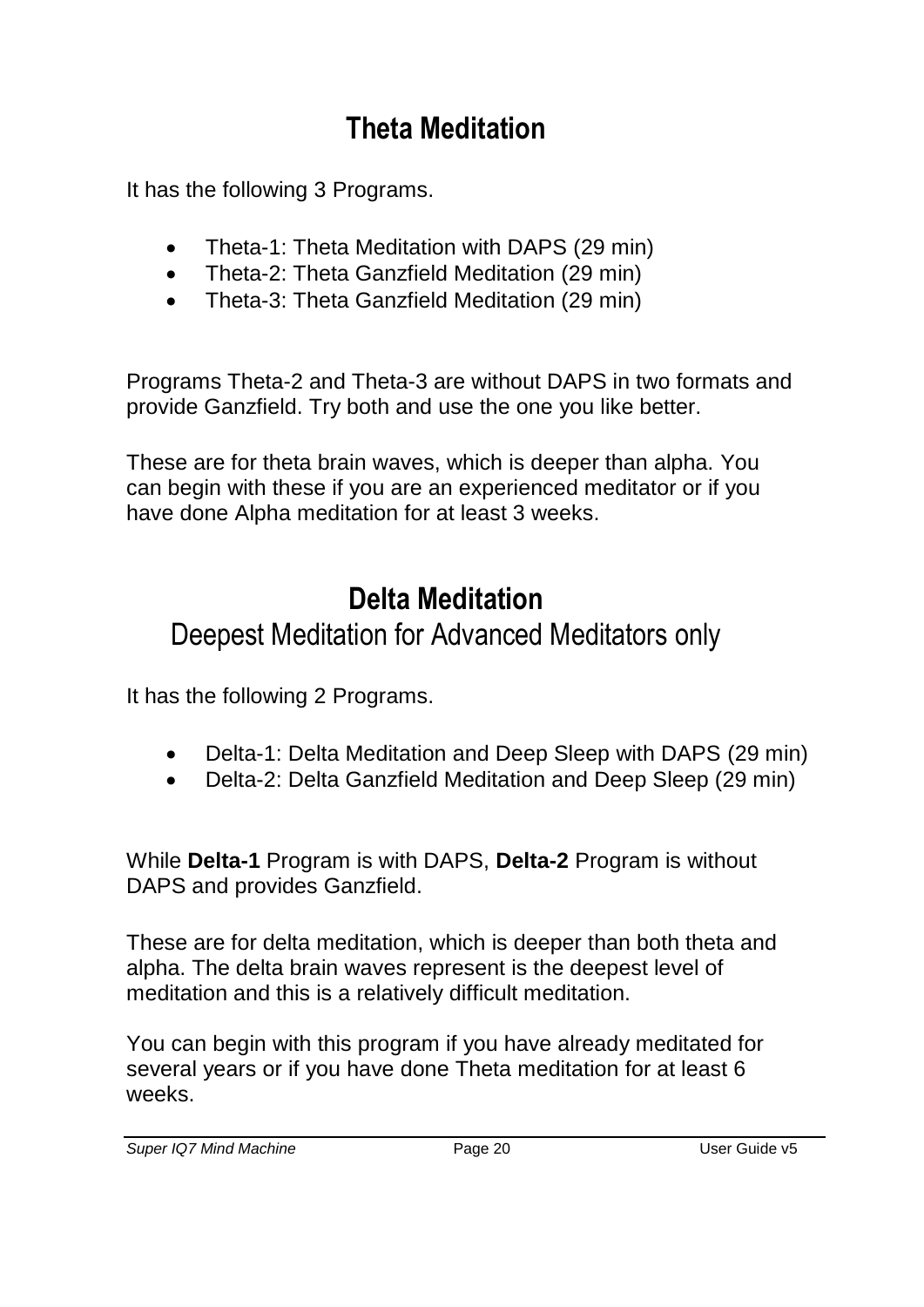What happens if someone without mediation experience uses these Programs? Well, nothing will happen, that is, the user without meditation experience will most likely not find the **Delta-1** or **Delta-2** Programs effective.

## **Om 7 Meditation**

### Imagine 7 Monks Chanting At the River Ganga

It surrounds you in sounds of Om coming from every direction. It gives the experience as if you are sitting near the river Ganga early in the morning with a group of 7 monks and all are chanting "Om".

The voice for Om7 Meditations comes from a Jain monk, which gives these meditations a deep spiritual significance.

- Om7-Alpha-1 (29 min)
- $\bullet$  Om7-Alpha-2 (29 min)
- Om7-Theta-1 (29 min)
- Om7-Theta-2 (29 min)
- Om7-Delta-1 (29 min)

All are without DAPS.

First 1 to 3 months, meditate with **Om7-Alpha-1** or **Om7-Alpha-2**.

Next 3 to 6 months, meditate with **Om7-Theta-1** or **Om7-Theta-2**.

Only then you are ready to use **Om7-Delta-1**, which is advanced meditation.

Similar instructions apply to Om7 also.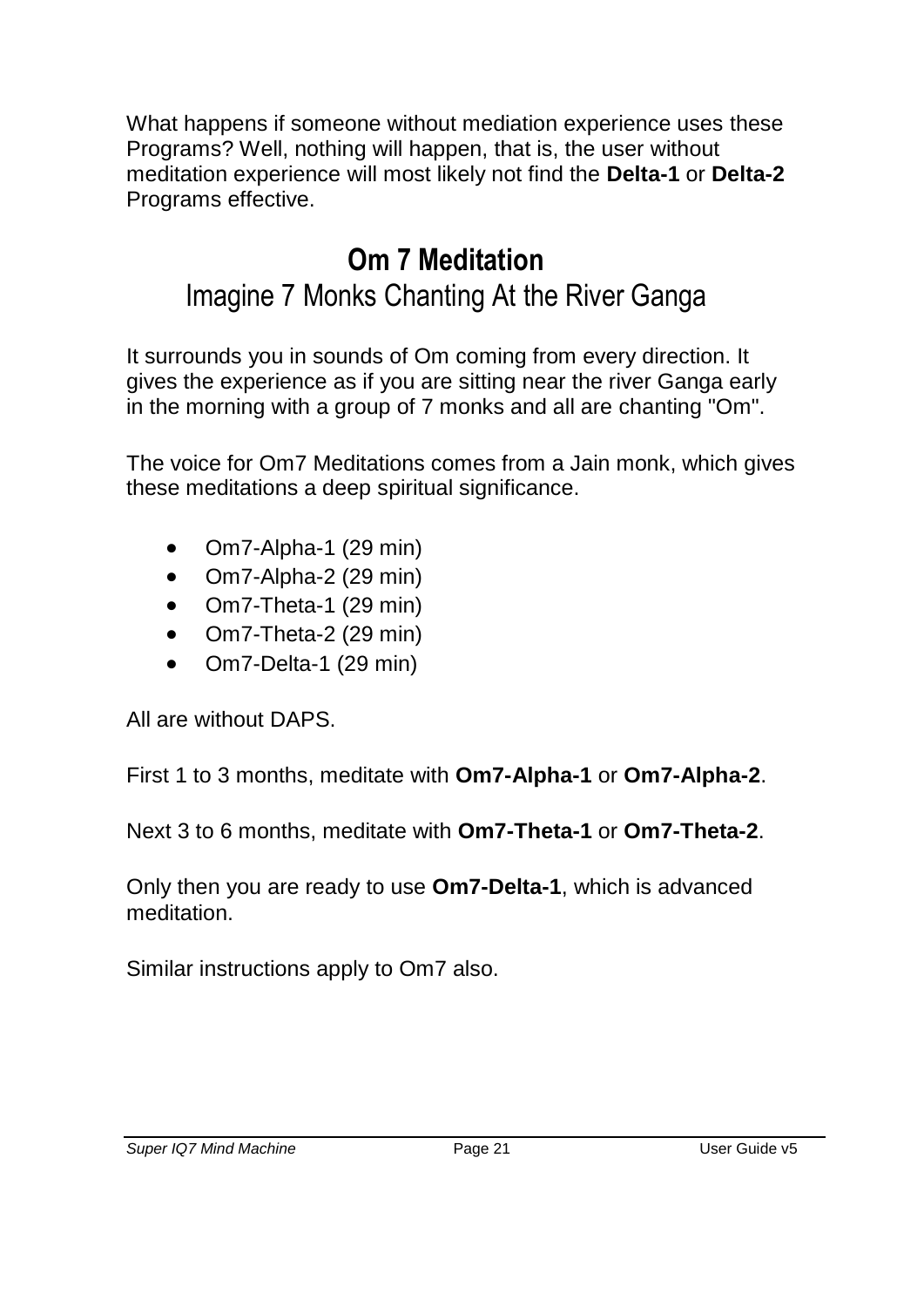### **Namokar Meditation:** The Most Sacred Mantra of Ancient Jain Religion

Jainism is my religion and that is why we have created these meditation programs for our religion and we've also gifted these to our monks.

The voice for Namokar Meditations comes from a Jain monk, which gives these meditations a deep spiritual significance.

Benefits: For the health and sleep related benefits of meditation as well as spiritual reasons.

- Namokar-Alpha-1 (29 min)
- Namokar-Alpha-2 (29 min)
- Namokar-Theta-1 (29 min)
- Namokar-Theta-2 (29 min)
- Namokar-Delta-1 (29 min)

All are without DAPS.

First 1 to 3 months, meditate with **Namokar-Alpha-1** or **Namokar-Alpha-2**.

Next 3 to 6 months, meditate with **Namokar-Theta-1** or **Namokar-Theta-2**.

Only then you are ready to use **Namokar-Delta-1**, which is advanced meditation.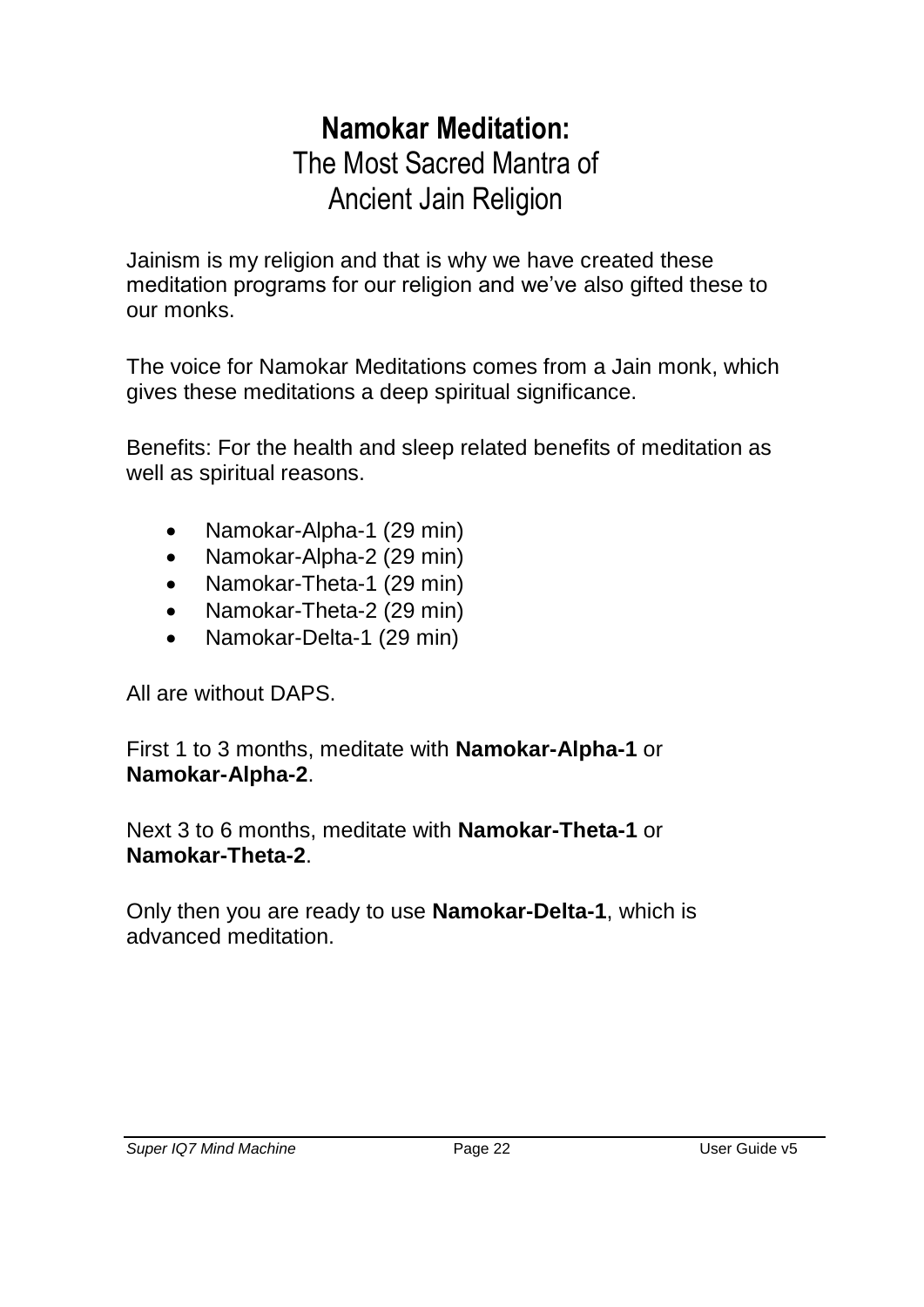# **IMPORTANT NOTICES**

## **1-Year Free Repair of Mind Machine CPU**

- **FREE repair during the first 1 year**: Just send the mind machine CPU **without anything else** in safe packing. We'll repair / replace at our choice and return by Speed Post or courier. We take a few days to repair and return it.
	- **Repair after 1 year** : Send the mind machine CPU **without anything else**. The repair fee is Rs 400 currently and can pay online or send DD or cheuqe. The fee includes postage by Speed Post or courier (in India only; foreign postage extra). We take a couple of days to repair and return it. You can pay online here: [www.MindMachineLab.com/warranty.php](http://www.mindmachinelab.com/warranty.php)
- Warranty void if the *Mind Machine* is partly or fully broken. Or if somebody other than our lab has tried to repair it.

## **30-Days Free Replacement of Everything Else**

- 30-day free replacement of stereo cable, headphone, Pendrive, CDs/DVDs, and Mind Glasses.
- After 30 days, purchase at [www.MindMachineLab.com/pricelist.php](http://www.mindmachinelab.com/pricelist.php)